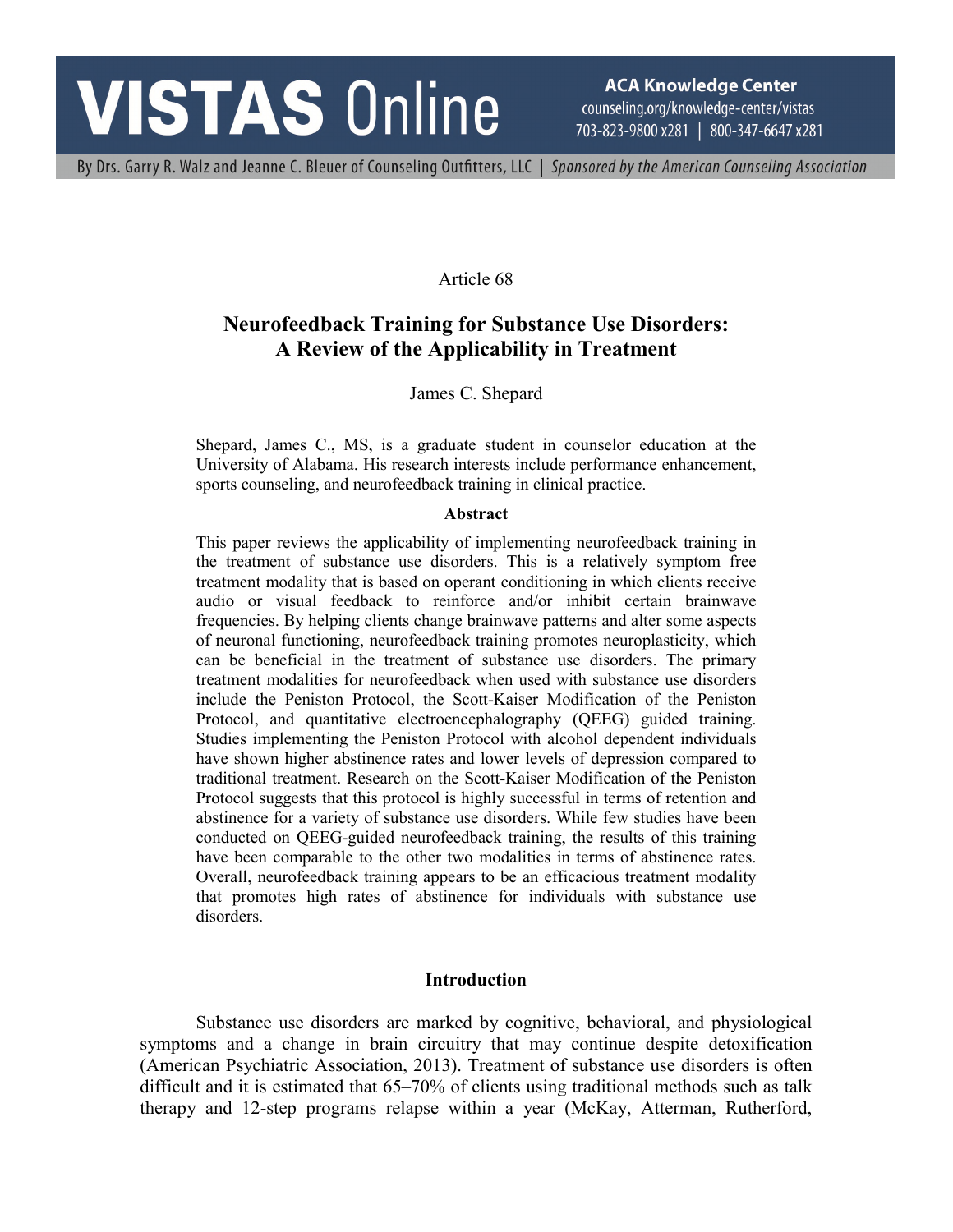Cacciola, & McLellan, 1999). Recently, a growing body of research has focused on using electroencephalographic (EEG) biofeedback, also known as neurofeedback, in the treatment of substance use disorders with positive results.

Research on the use of EEG biofeedback as a treatment modality began around 1970 for uncontrolled epilepsy and anxiety (Cantor & Evans, 2014; Chapin & Russell-Chapin, 2014; Demos, 2005). Since then, numerous studies have found neurofeedback training to be effective for the treatment of several disorders including attention deficit hyperactivity disorder (ADHD), anxiety, depression, substance abuse, post-traumatic stress disorder, chronic pain, epilepsy, headaches, insomnia, traumatic brain injury, autism spectrum disorders, cognitive inefficiency, and personality disorders (Cantor & Evans, 2014; Chapin & Russell-Chapin, 2014). Neurofeedback training can also be used for performance enhancement in athletics, academics, the arts, and business (Chapin  $\&$ Russell-Chapin, 2014; Demos, 2005).

EEG biofeedback is a form of neurotherapy that typically involves a braincomputer interface to map certain areas of an individual's brain activity by placing one or more electrodes on specific locations on the scalp with reference and/or ground electrodes on the ears or scalp (Cantor & Evans, 2014; Chapin & Russell-Chapin, 2014; Demos, 2005). This allows for computerized systems to provide real-time feedback of the brain's activity. Neurofeedback training is a treatment modality that is relatively side effect free (minor headache and/or temporary disorientation are the most common side effects reported) and is based on operant conditioning, in which clients receive feedback to reinforce and/or inhibit certain brainwave frequencies. These frequencies include delta, theta, alpha, beta, and gamma. By helping clients change brainwave patterns and alter some aspects of neuronal functioning, neurofeedback training promotes neuroplasticity (Cantor & Evans, 2014; Chapin & Russell-Chapin, 2014; Demos, 2005). Typically, visual and/or audio feedback is provided to clients when they reach a pre-set threshold that is established by the clinician (Cantor & Evans, 2014; Demos, 2005). Research suggests that approximately 75–80% of people can retrain how the brain functions (Cantor & Evans, 2014). Because such a large percentage of people have the ability to retrain their brain functioning, evidence from research (Burkett, Cummins, Dickson, & Skolnick, 2005; Calloway & Bodenheimer-Davis, 2008; Cantor & Evans, 2014; Chapin & Russell-Chapin, 2014; DeBeus, Prinzel, Ryder-Cook, & Allen, 2002; Demos, 2005; Denghani-Arani, Rostami, & Nadali, 2013; Peniston & Kulkosky, 1989; Romano-Micha, 2003; Saxby & Peniston, 1995; Scott & Kaiser, 1998; Scott, Kaiser, Othmer, & Sideroff, 2005; Sokhadze, Cannon, & Trudeau, 2008; Sokhadze, Trudeau, & Cannon, 2014; Trudeau, 2005a; Trudeau, Sokhadze, & Cannon, 2009; Utterainer, Chen, & Gruzelier, 2013) continually shows that EEG biofeedback training is effective in the treatment of several areas of problematic functioning including substance use disorders.

In addition to its use in treatment, EEG can be used to assess clients for mental health disorders (Cantor & Evans, 2014; Chapin & Russell-Chapin, 2014). This usually involves conducting a quantitative EEG (QEEG) assessment in which clinicians place 19 to 21 electrodes on the scalp according to the International 10 20 system (Cantor & Evans, 2014). Information from this assessment is matched with a database that compares the data to norms for a client's age. It is then possible from QEEG to choose either a standard training protocol or individualized one to reinforce and/or inhibit certain EEG frequencies that are different from the norm (Romano-Micha, 2003).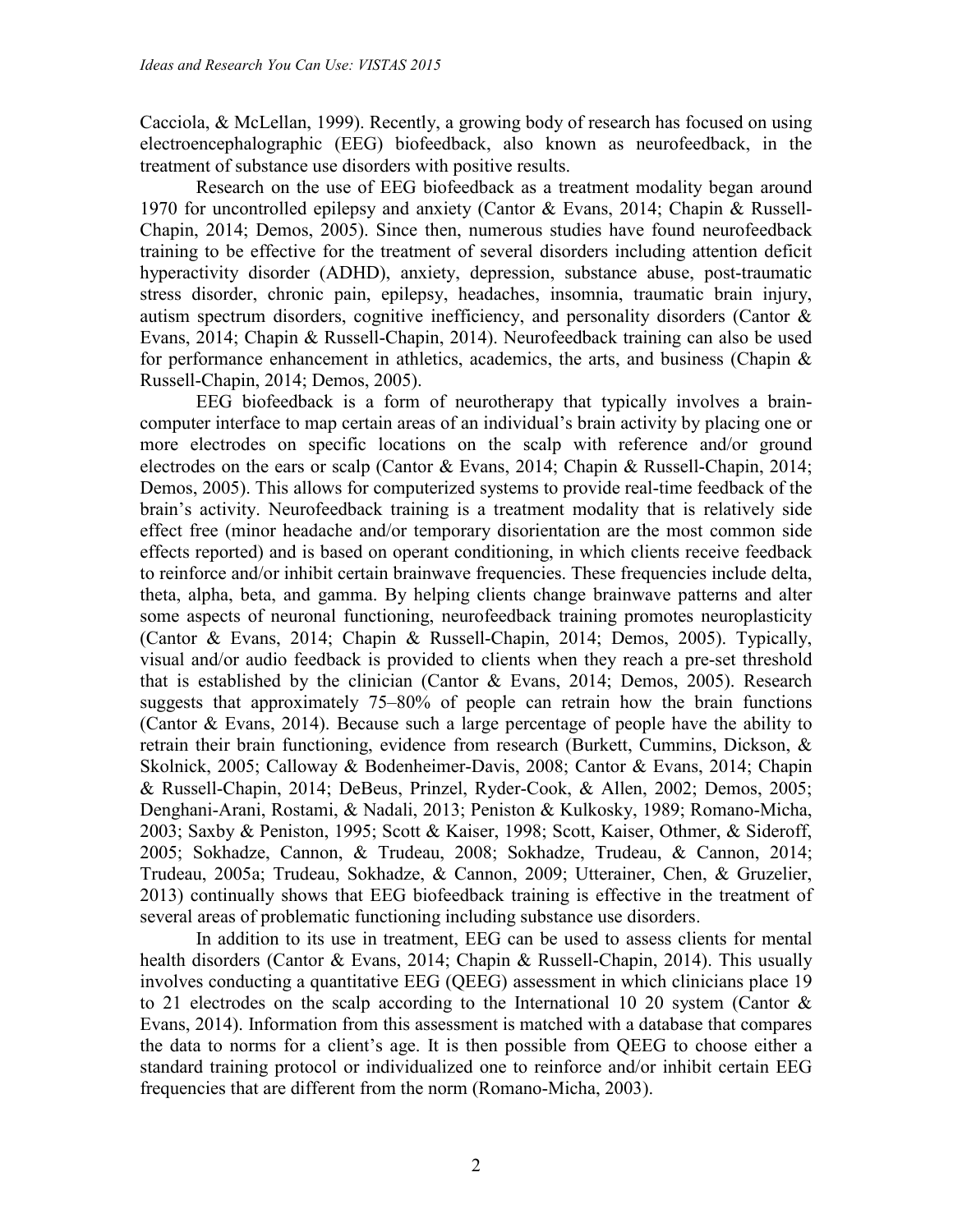The purpose of this paper is to review the applicability of using the Peniston Protocol, the Scott-Kaiser Modification of the Peniston Protocol, and QEEG-guided neurofeedback training in the treatment of substance use disorders. Additionally, a brief review is provided of the brainwave frequencies, EEG frequency abnormalities caused by different substances of abuse, and alpha-theta training. Lastly, suggestions are given about future considerations for research and therapy.

#### **Major Brainwave Frequencies and Rhythms**

The major brainwave frequencies of the brain include delta, theta, alpha, beta, and gamma (Chapin & Russell-Chapin, 2014; Demos, 2005; Myers & Young, 2012; Russel-Chapin & Chapin, 2011; Soutar, 2014). Delta waves occur at  $1-4$  Hertz (Hz) and are associated with sleep (Chapin & Russell-Chapin, 2014; Demos, 2005; Myers & Young, 2012; Russell-Chapin & Chapin, 2011) and hypothalamic function (Chapin & Russell-Chapin, 2014). These waves are also linked to memory function and general neurotransmitter activity. Slower frequency delta waves may play a role in cortical integration with the body, while higher frequency delta function may be associated with cognitive processes such as working memory (Soutar, 2014).

Theta waves (4–7 Hz) appear to play a role in emotion, memory, and spatial processing and are present in encoding and retrieval (Soutar, 2014). High frequencies of theta waves are seen during creativity and spontaneity (Demos, 2005), drowsiness (Chapin & Russell-Chapin, 2014; Demos, 2005; Myers & Young, 2012; Russell-Chapin & Chapin, 2011), hypnosis (Chapin & Russell-Chapin, 2014), and inattention (Demos, 2005). For alpha waves (8–12 Hz), it is suggested that they are related to thalamic function (Chapin & Russell-Chapin, 2014, Soutar, 2014), relaxation (Chapin & Russell-Chapin, 2014; Demos, 2005; Myers & Young, 2012; Russell-Chapin & Chapin, 2011), brain idling (Myers & Young, 2012; Russell-Chapin & Chapin, 2011), and resource allocation in the cortex (Soutar, 2014).

Sensorimotor rhythm (SMR; 12–16 Hz) is not a frequency but rather a rhythm that is commonly trained and researched (Chapin & Russell-Chapin, 2014; Demos, 2005; Myers & Young, 2012; Russel-Chapin & Chapin, 2011; Soutar, 2014). SMR is associated with being internally oriented. These waves are found in the sensorimotor cortex and increase when the brain's motor circuitry is idle (Demos, 2005). Beta waves (13–21 Hz) are active during concentration and problem solving (Chapin & Russell-Chapin, 2014; Demos, 2005; Myers & Young, 2012; Russell-Chapin & Chapin, 2011; Soutar, 2014), while high beta (20–32 Hz) is associated with anxiety (Chapin & Russell-Chapin, 2014; Demos, 2005; Myers & Young, 2012; Soutar, 2014), arousal (Demos, 2005; Soutar, 2014), rumination, and peak performance (Demos, 2005). Lastly, gamma waves (35–45 Hz) appear to be associated with cortical processing related to cognitive efficiency (Chapin & Russell-Chapin, 2014; Demos, 2005; Soutar, 2014), and recent research has investigated the potentiality of enhancing intelligence through gamma training (Soutar, 2014).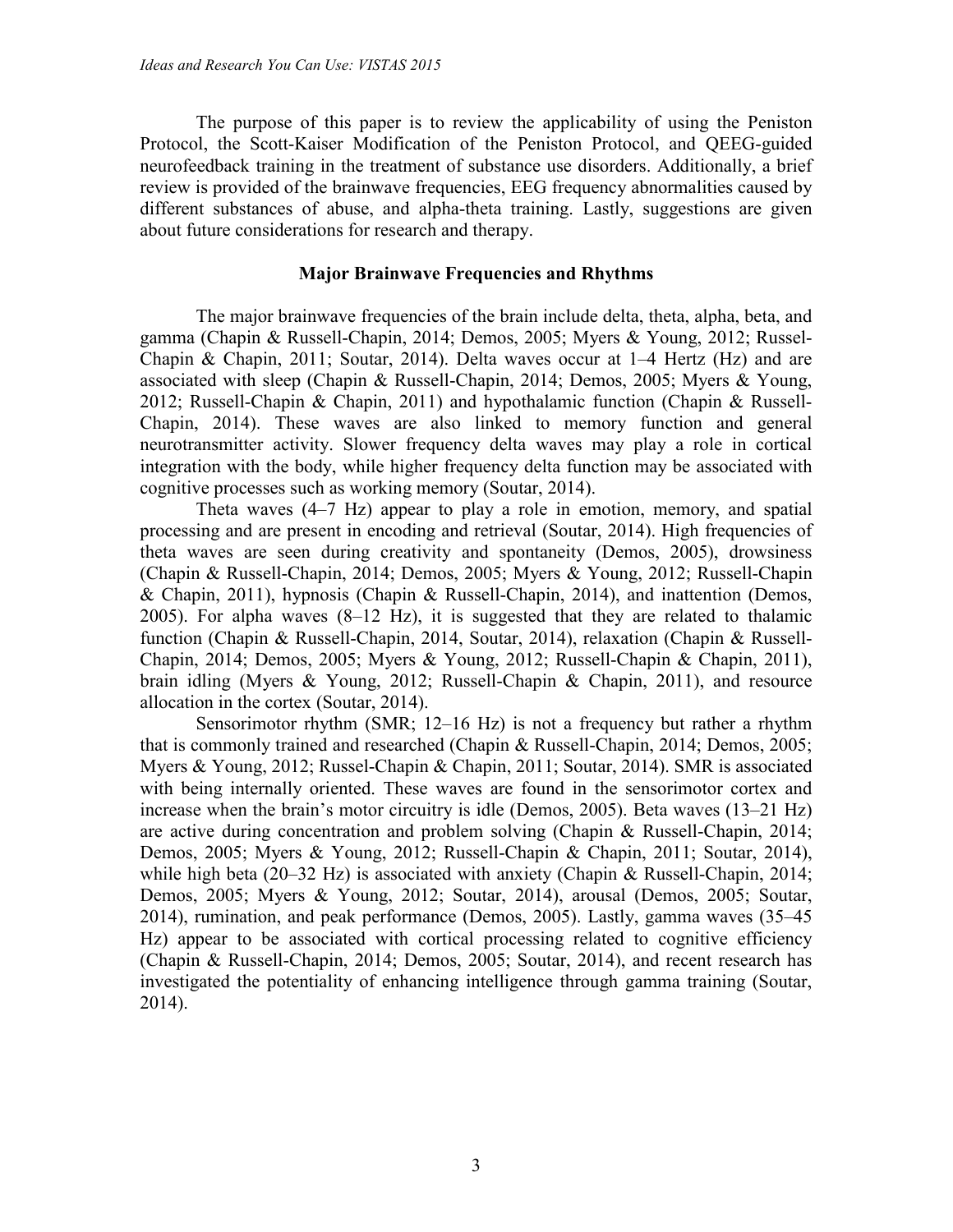#### **EEG Changes in Substance Use**

It is well documented that different EEG abnormalities are produced by different substances of abuse (Alper, 1999; Alper, Prichep, Kowalik, Rosenthal, & John, 1998; Fingelkurts et al., 2006; Gilbert & Diggs, 2013; Prichep et al., 1996; Prichep et al., 1999; Rajeswaran, Bennet, Thomas, & Rajakumari, 2013; Ross, 2013; Sokhadze et al., 2008; Trudeau et al., 2009). In alcohol dependency, much of the research suggests that EEG abnormalities include lower frontal alpha and slow-beta coherence, increases in absolute and relative beta, and decreases in alpha and delta/theta power (Gilbert & Diggs, 2013; Rajeswaran et al., 2013; Ross, 2013; Sokhadze et al., 2008; Trudeau et al., 2009). QEEG for acute marijuana exposure tends to show an increase in relative power of alpha, a decrease in alpha frequency, and a decrease in relative power of beta at posterior electrode sites (Gilbert & Diggs, 2013; Ross, 2013; Sokhadze et al., 2008; Trudeau et al., 2009), while chronic use is associated with persistent elevations of alpha absolute power, relative power, and interhemispheric coherence as well as decreases in delta and beta relative power over the frontal cortex (Ross, 2013).

The most frequent changes in heroin involve a deficit in alpha activity and an excess of fast beta (Fingelkurts et al., 2006; Gilbert & Diggs, 2013; Ross, 2013; Sokhadze et al., 2008; Trudeau et al., 2009). Increases in absolute theta, alpha, and beta power are associated with acute cocaine and crack cocaine use (Alper, 1999; Gilbert & Diggs, 2013; Ross, 2013; Sokhadze et al., 2008; Trudeau et al., 2009). Long-term use of cocaine and crack cocaine shows increased alpha and beta activity and reduced delta and theta activity (Alper, 1999; Alper et al., 1998; Prichep et al., 1996; Ross, 2013; Sokhadze et al., 2008; Trudeau et al., 2009). Prichep et al. (1999) suggested that different EEG profiles for individuals with cocaine use disorder may predict treatment outcomes. Results from their study showed that individuals with an excess of power in the alpha frequency band stayed in treatment longer than individuals with relative excess of anterior beta activity and excess alpha. When looking at QEEG profiles in methamphetamine use, consistent findings include increases in delta and theta frequencies (Gilbert & Diggs, 2013; Ross, 2013; Sokhadze et al., 2008; Trudeau et al., 2009).

#### **Alpha-Theta Training**

Both the Peniston Protocol and the Scott-Kaiser Modification of the Peniston Protocol use alpha-theta training (Peniston & Kulkosky, 1989; Saxby & Peniston, 1995; Scott & Kaiser, 1998; Scott et al., 2005). The primary purpose of alpha-theta training is to increase the frequency of both alpha and theta waves (Demos, 2005). By increasing the frequency of these waves, it helps promote a twilight state in which the individual can feel relaxation and effects similar to mindfulness meditation. This twilight state can result in the client experiencing hypnagogic imagery, which is imagery that can be very powerful in the healing process by helping clients create subconscious images such as repressed feelings and memories. Peniston and Kulkosky (1989) believed that inducing a hypnagogic state would improve recovery because it can create a state of reverie and suggestibility to enhance personal insight during therapy.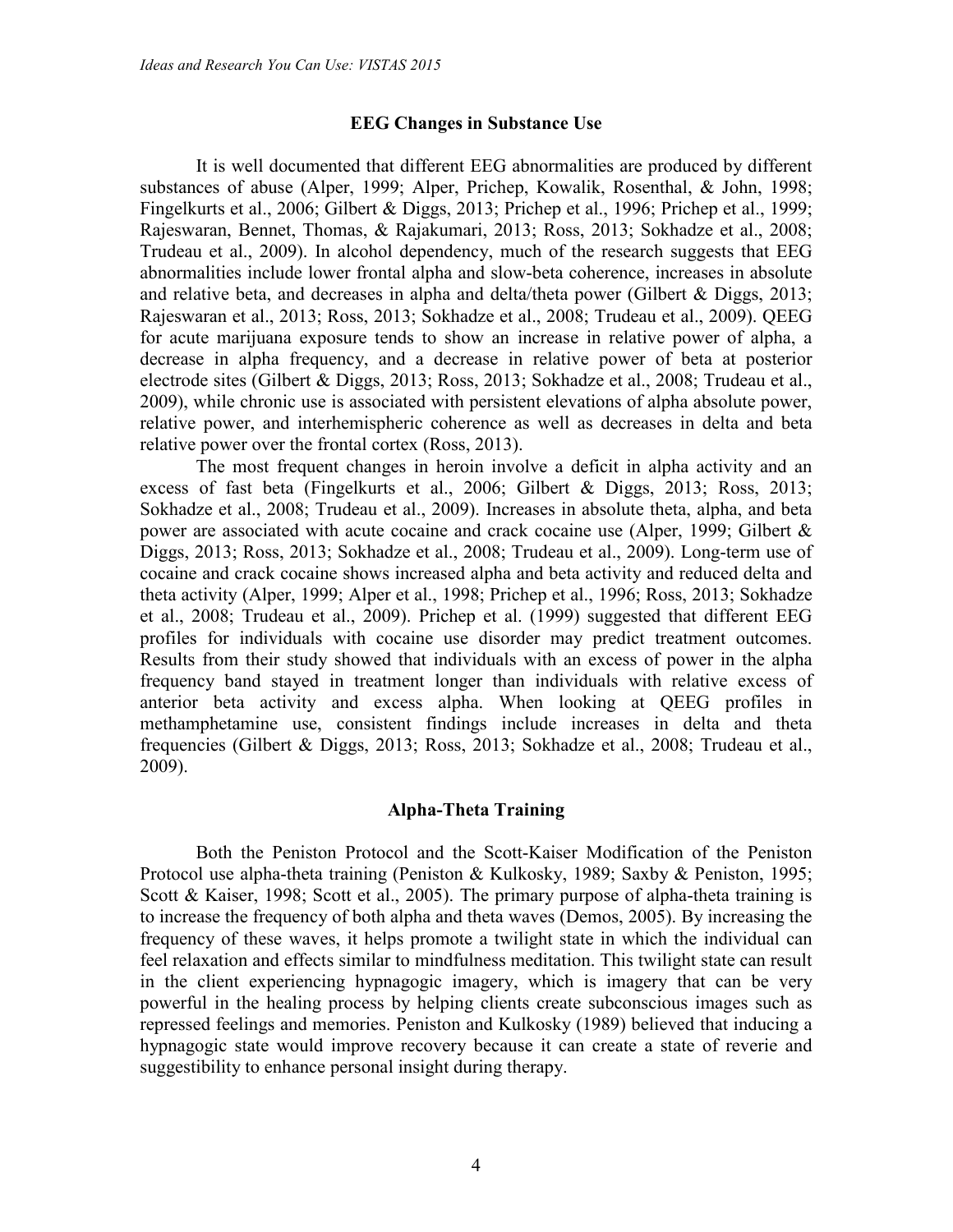Traditional treatment for substance use disorders may raise levels of beta endorphins, which can cause clients to have more cravings due to increased anxiety (Demos, 2005; Peniston & Kulkosky, 1989). Research on alpha-theta training for substance use disorders often indicates that cravings and anxiety are reduced (Calloway & Bodenheimer-Davis, 2008; Demos, 2005; Peniston & Kulkosky, 1989; Saxby & Peniston, 1995; Scott & Kaiser, 1998; Scott et al., 2005). One side effect of this training is the Peniston effect, which can cause some clients to have an allergic reaction (often becoming physically ill) to the substance they previously abused (Demos, 2005). While Demos (2005) stated that he has personally never seen a client have this effect, he discussed how some studies have reported this side effect occurring in individuals who use eyes-closed alpha/theta or alpha training five or more times a week. The Peniston effect attests to the strong, positive results that neurofeedback training can have on treating individuals for substance use disorders.

#### **Neurofeedback Training Protocols**

As mentioned earlier, the neurofeedback training protocols this paper focuses on include the Peniston Protocol, the Scott-Kaiser Modification of the Peniston Protocol, and QEEG-guided neurofeedback training. This section provides an overview of the procedures for using these protocols with clients in therapy. Additionally, studies using these protocols are presented to provide evidence of their effectiveness in the treatment of substance use disorders.

#### **Peniston Protocol**

Success of the Peniston Protocol in the treatment of substance use disorders is well documented (Calloway & Bodenheimer-Davis, 2008; Chapin & Russell-Chapin, 2014; Peniston & Kulkosky, 1989; Peniston & Kulkosky, 1991; Rajeswaran et al., 2013; Ross, 2013; Saxby & Peniston, 1995; Sokhadze et al., 2008; Sokhadze et al., 2014; Trudeau, 2005a; Trudeau et al., 2009). This protocol aims to enhance occipital alpha and theta frequencies in order to induce a theta state to heighten awareness and suggestibility, which should improve recovery (Peniston & Kulkosky, 1989; Ross, 2013; Trudeau, 2005a; Trudeau et al., 2005b. This protocol was first used in research by Peniston and Kulkosky (1989).

Peniston and Kulkosky (1989) tested the effects of an alpha-theta EEG training protocol with a group of subjects from the Topeka Veterans Affairs (VA) hospital inpatient program for alcohol dependence. The results of the alpha-theta training group (*n*  $= 10$ ) were compared to an alcohol dependent control group ( $n = 10$ ) that received traditional treatment and a control group  $(n = 10)$  of individuals who were not diagnosed with a substance use disorder. All participants took pre- and post-test EEG assessments, Beck Depression Inventory (BDI), and blood sample measures for beta endorphin levels.

Subjects who participated in EEG training saw significant increases in alpha and theta activity and alpha rhythm amplitude (Peniston & Kulkosy, 1989). Compared to the pre-test, the post-test EEG of the experimental group revealed nearly a 12-fold increase in alpha waves and nearly a five-fold increase in theta waves. No differences were seen between pre- and post-test EEG for the alcohol dependent control group or the nonalcohol dependent control group. For the BDI, only the experimental group showed a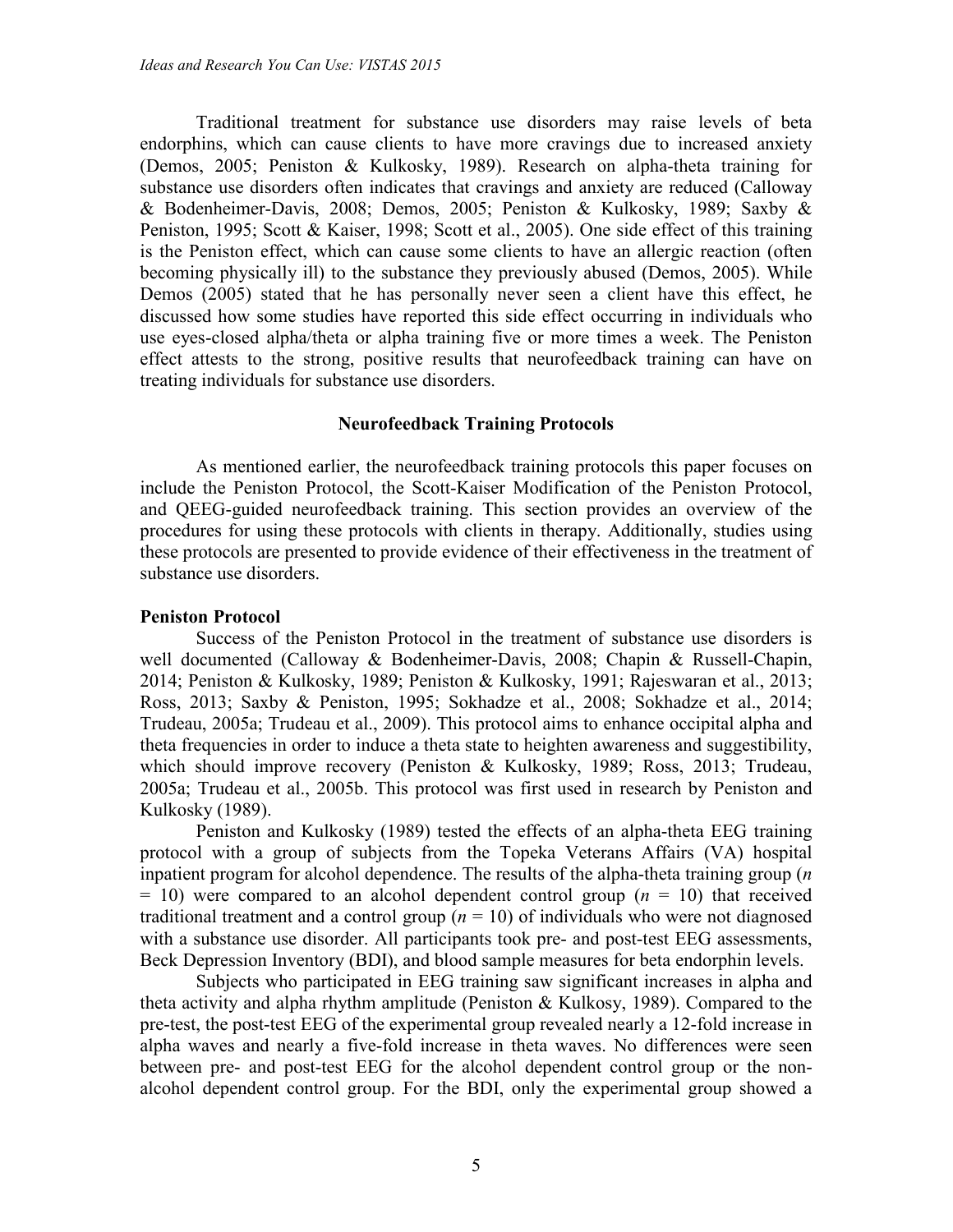significant decrease in scores compared to the pre-test. Additionally, this group saw its scores reduce by half and to a level that was no different than the non-alcohol dependent control group. Only the alcohol dependent control group experienced changes in beta endorphin levels, and the increase in these levels was believed to be related to rising stress related to abstinence that may have been causing cravings. Data from a 13-month follow-up revealed significant differences in sustained abstinence between the EEG group and alcohol dependent control group. Only two of the participants in the EEG treatment group relapsed compared to eight members of the alcohol dependent control group.

The EEG training protocol, which has become known as the Peniston Protocol, consists of an average of eight 30-minute temperature biofeedback sessions prior to 15 30-minute alpha-theta biofeedback sessions (Peniston & Kulkosky, 1989). During the temperature biofeedback sessions, a thermometer is attached to the middle finger of the client's non-dominant hand, and temperature feedback is practiced until the hand can be warmed to over 95 degrees Fahrenheit for the duration of one session. The reasoning is that temperature training possibly increases theta activity to produce a more hypnotic state, which may better prepare individuals for the neurofeedback training, which tries to produce a theta state (Chapin & Russell-Chapin, 2014; Peniston & Kulkosky, 1989; Peniston & Kulkosky, 1991; Saxby & Peniston, 1995).

For the EEG protocol, an electrode is placed at the International 10 20 site 01, which is on the left hemisphere at the occipital lobe (Peniston & Kulkosky, 1989). Clients are instructed to close their eyes and relax during this protocol while a standard induction script is read to them to help them relax and sink down into a state of reverie (Peniston & Kulkosky, 1989; Peniston & Kulkosy, 1991; Saxby & Peniston, 1995). Feedback in the form of audio tones is presented when clients exceed a preset threshold for alpha and theta waves. A pleasant tone is heard when they meet the threshold for alpha waves, and by learning to voluntarily produce this tone, clients become more relaxed. When the threshold for theta is exceeded, a different pleasant tone is produced, and learning to voluntarily produce this tone can put clients into a hypnagogic state of high suggestibility and free reverie (Peniston & Kulkosky, 1989). A counseling session follows the neurofeedback training while the client is in this state to explore the imagery and any abreactions experienced during the session (Chapin & Russell-Chapin, 2014; Peniston & Kulkosky, 1989; Peniston & Kulkosky, 1991; Saxby & Peniston, 1995; Trudeau, 2005b).

Additional studies using the Peniston Protocol have produced similar results to the original study by Peniston and Kulkosky (1989). Saxby and Peniston (1995) used this protocol with a group  $(n = 14)$  of alcohol dependent patients from an outpatient treatment program. Compared to pre-test results, the subjects had significantly lower BDI scores and significantly decreased personality variable scores on the Million Clinical Mutliaxial Inventory (MCMI) across schizoid, avoidant, dependent, histrionic, passive-aggressive, schizotypal, borderline, anxiety, somatoform, hypomanic, dysthymic, alcohol abuse, drug abuse, psychotic thinking, and psychotic depression scales. At a 21-month follow-up, it was reported that only one of the 14 subjects relapsed.

In an uncontrolled study, Kelley (1997) used the Peniston Protocol with a group of subjects  $(n = 19)$  who were members of the Navajo Nation and alcohol dependent. Forty neurofeedback sessions were given in addition to the treatment received during a 33-day inpatient abuse program. The results at a 3-year follow-up indicated that 12 of the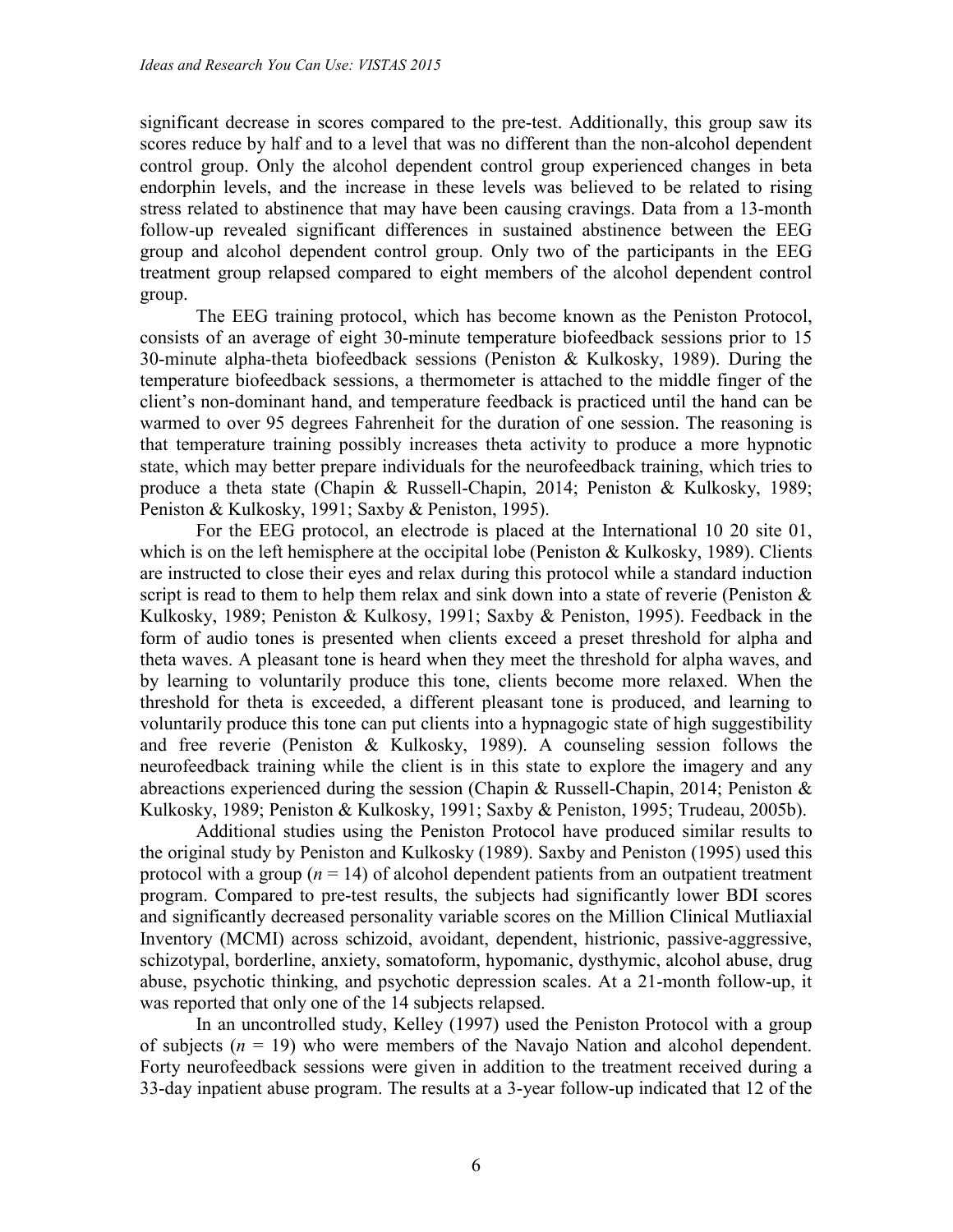subjects had sustained partial remission, four had sustained full remission, and three remained dependent on alcohol. A significant decrease in BDI scores at post-test was seen in this group. Of note, the author developed a culturally appropriate protocol that included Navajo terminology, imagery, music, and metaphors, and this protocol was formally approved by the Navajo Nation and the U.S. Indian Health Service, among other tribal agencies.

Calloway and Bodenheimer-Davis (2008) investigated the use of the Peniston Protocol with a variety of substance use disorders including alcohol, marijuana, prescription medication, and polysubstance use with alcohol and another drug. A group of 16 participants (13 male, 3 female) from a university-based clinic who underwent the Peniston Protocol was compared to a control group that consisted of 24 subjects (19 male, 5 female). In the experimental group, 10 (8 male, 2 female) were probationers, and the control group was intended to closely resemble them. The results showed that 13 (81.3%) members from the Peniston Protocol group were abstinent at follow-up between 74 and 98 months after treatment, which is a higher rate of long-term abstinence than conventional treatments for substance dependence that report 65–70% of clients relapse within a year (McKay et al., 1999). From the subjects in the EEG group who were probationers,  $60\%$  ( $n = 6$ ) had no probation revocations or rearrests, which was much better than the 19 (79.16%) who had probation revocations or rearrests in the non-EEG probationer group.

While studies have shown that the Peniston Protocol has been effective in the treatment of alcohol and other substances including marijuana and prescription medication, Fahrion (1995) found that it was not as effective for cocaine dependence. His study used the Peniston Protocol with a group of male felons who abused cocaine and marijuana and were in a prison-based treatment program. While the neurofeedback group featured a higher percentage of clean urine drug screens and less parole violations compared to a control group after 6 and 12 months following release from prison, Fahrion noted that the Peniston Protocol was more effective for the marijuana abusers than the cocaine abusers.

#### **Scott-Kaiser Modification of the Peniston Protocol**

Scott and Kaiser (1998) modified the Peniston Protocol in an effort to use neurofeedback training with people who abused stimulants. Based on the prevalence of pre-existing ADHD in many adults who abuse stimulants, Scott and Kaiser combined a beta-SMR training protocol with the alpha-theta training of the Peniston Protocol. Beta-SMR training is commonly used in the treatment of ADHD, and it is believed untreated ADHD in adolescence can be a risk factor for substance use disorders, particularly stimulant abuse (Bauer, 2001; Sokhadze et al., 2014; Trudeau, 2005a). In this study by Scott and Kaiser (1998), participants who mainly abused stimulants underwent 10 to 20 sessions of beta-SMR training followed by 30 alpha-theta training sessions. This group showed significant improvements in attention, as measured by the Test of Variables of Attention (TOVA) scores; general distress, as measured by Minnesota Multiphasic Personality Inventory (MMPI) scores; and abstinence rates compared to a control. Additionally, this group stayed in a substance abuse program longer than the control group that received traditional treatment.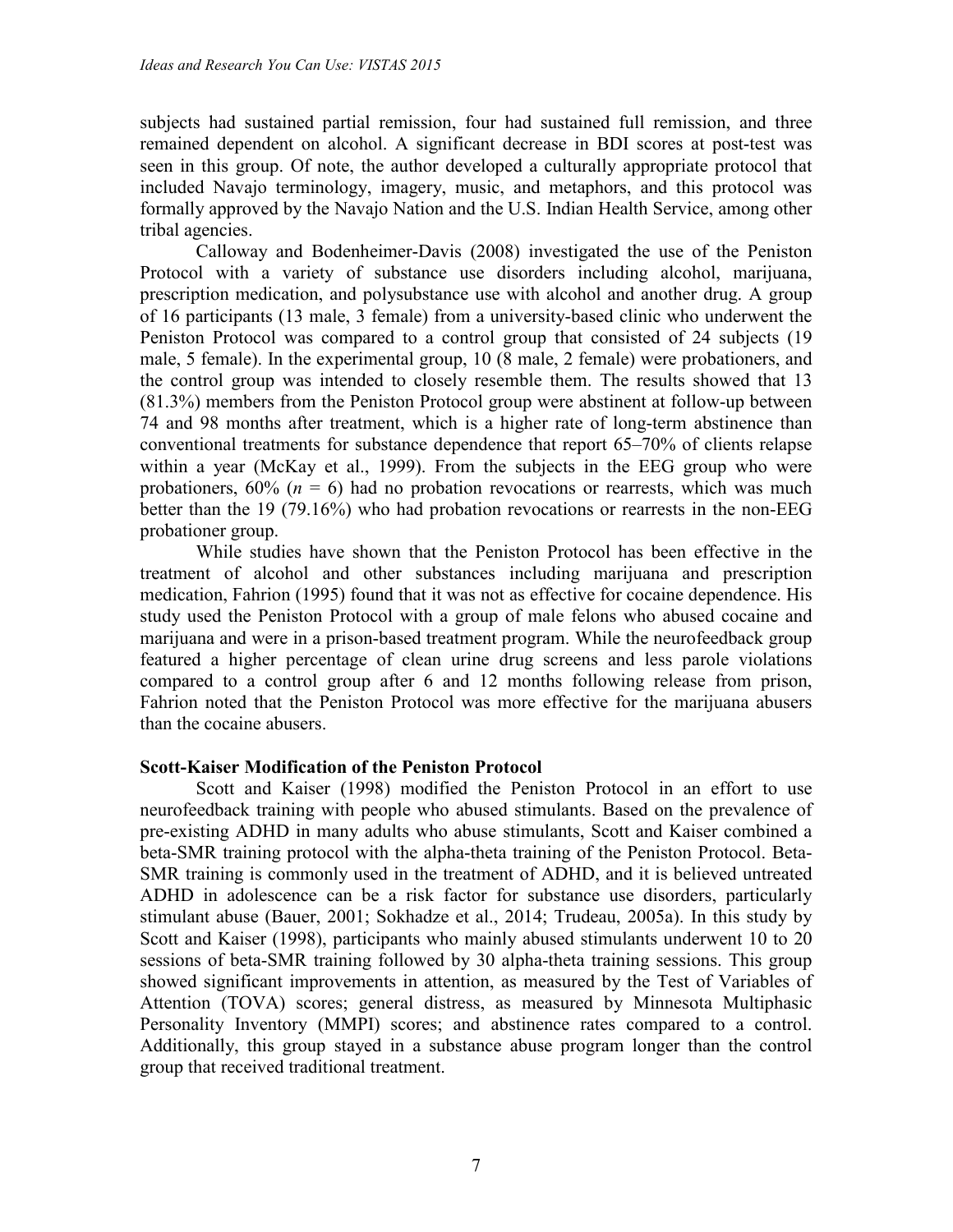This protocol became known as the Scott-Kaiser Modification of the Peniston Protocol. Two phases make up this protocol (Scott & Kaiser, 1998; Scott et al., 2005). In Phase I, clients engage in 10–20 sessions of an eyes-open protocol for beta-SMR augmentation and theta suppression. Electrode placement is based on the International 10 20 system, and electrodes are placed at C3 (just left of the midpoint on the brain) for beta and C4 (just right of the midpoint on the brain) for SMR with both electrodes referenced to Fpz, which is the middle of the forehead. The Test of Variable of Attention (TOVA) is administered after 10 sessions, and if clients score within normal limits of attention, they can move on to Phase II. If not, five to 10 additional sessions are given. After completion of beta-SMR training, clients receive 30 sessions of alpha-theta training, which is similar to the Peniston Protocol. One difference between the two protocols is the Scott-Kaiser Modification of the Peniston Protocol does not use temperature biofeedback training prior to neurofeedback.

A follow-up study (Scott et al., 2005) for the Scott-Kaiser Modification of the Peniston Protocol featured 121 subjects from a residential treatment facility in the Los Angeles area who had a variety of substance use disorders including alcohol, heroin, cocaine, and methamphetamine. The treatment group  $(n = 61)$  participated in the Scott-Kaiser Modification of the Peniston Protocol and conventional treatment, while the control group ( $n = 60$ ) participated only in conventional treatment, which was based on the Minnesota Model 12-step group. The results showed that on average the experimental group stayed in treatment for 136 days compared to 98 days for the control group. Additionally, 46% of the control group dropped out of treatment following the first 12 weeks of the program, while only 24% of the experimental group dropped out. Of those individuals who completed the program, 36 of 47 (77%) participants in the experimental group were abstinent in the year follow-up compared to 12 of 27 (44%) from the control group.

In another study, Burkett et al. (2005) conducted a 5-year research project on the effectiveness of neurofeedback training for crack cocaine abuse. Participants from the Open Door Mission in Houston, TX, a faith-based homeless and drug treatment facility, were recruited to take part in training based on the Scott-Kaiser Modification of the Peniston Protocol. Results from this study showed that the individuals who received neurofeedback training stayed in treatment on average 103 days longer than those who did not. It was also seen that 92% of the participants at follow-up were maintaining a regular residence, 90.8% were employed or in training, and 88% had no arrests. Additionally, significant decreases were seen in depression and anxiety based on BDI and Clinical Anxiety Scale (CAS) scores at follow-up. The follow-up also revealed that 49.4% of participants remained abstinent, 40% used crack cocaine between one and nine times, and only 10.4% used more than 20 times.

Additional studies by Utterainer et al. (2013) and Denghani-Arani et al. (2013) used protocols similar to the Scott-Kaiser Modification of the Peniston Protocol to train subjects with substance use disorders with beta-SMR training followed by alpha-theta training. In a single case study, Utterainer et al. combined neurofeedback and short-term psychodynamic psychotherapy (STPP) to treat a college student who abused ketamine and psilocybin mushrooms and presented with depression. Ten weekly sessions were conducted that included neurofeedback and STPP. During each session, this student underwent a STPP session followed by two neurofeedback training sessions with the first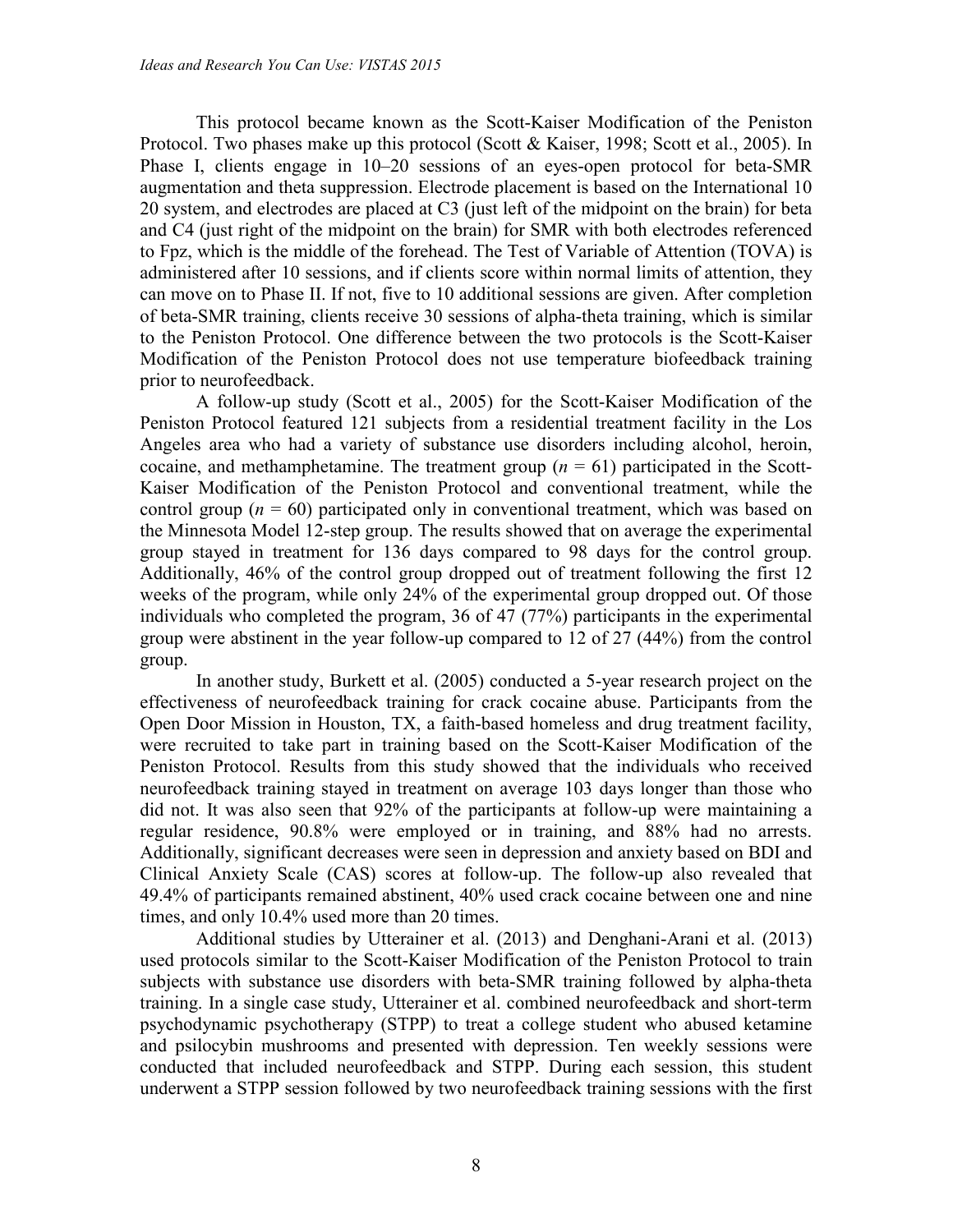being beta-SMR training and the second being alpha-theta training. Results at follow-up from the Brief Symptom Inventory, BDI, the Schizotypal Personality Questionnaire, the Big Five Inventory, and the Multidimensional Inventory for Religious/Spiritual Well-Being indicated that the intervention reduced psychopathology. However, beta-SMR training was suboptimal due to no clear reduction in theta during this training, so it is difficult to measure how much of an effect neurofeedback training had in the treatment of this student.

Denghani-Arani et al. (2013) investigated whether treatment using neurofeedback could lead to changes in mental health and substance craving in individuals with opiate dependency. Participants  $(n = 20)$  were recruited from an outpatient clinic for treatment of substance dependence disorders. The experimental group received neurofeedback treatment plus Methadone maintenance treatment (MMT) or Busprenorphine maintenance treatment (BMT) while the control group received only MMT or BMT. Each neurofeedback session included 20 minutes of beta-SMR training at the central brain cortex (Cz) followed by 20 minutes of alpha-theta training at parietal brain cortex (Pz). Both of these electrode placements are different than the Scott-Kaiser Modification of the Peniston Protocol. Based on results from this study, the experimental group decreased opiate craving and improved mental health more than the control. This group showed significant improvements in physical symptoms, depression, and overall mental health on the General Health Questionnaire (GHQ-28) and for anticipation of positive outcome, desire to use, and relief from withdrawal on the Heroin Craving Questionnaire (HCQ-45) compared to the control. Additionally, this study showed that neurofeedback training can be used in conjunction with medication for the treatment of substance use disorders.

#### **QEEG-Guided Neurofeedback Training**

As reviewed earlier, QEEG abnormalities vary among different drugs, which is why some researchers recommend that clinicians consider an individualized treatment approach based on QEEG findings for substance use disorders (DeBeus et al., 2002; Romano-Micha, 2003; Sokhadze et al., 2008; Sokhadze et al., 2014; Trudeau, 2005a). Romano-Micha (2003) believed that some of the training protocols for substance use disorders oversimplify neurotherapy by providing a one-size-fits-all approach to different substances. While research is limited, preliminary results are promising for the QEEGguided approach (DeBeus et al., 2002; Sokhadze et al., 2008; Sokhadze et al., 2014; Trudeau, 2005a).

The premise of the QEEG-guided approach is to conduct a QEEG assessment and identify brainwave frequencies that deviate from a normative database. The clinician then uses this information to develop an individualized protocol to train those frequencies at the specific locations on the scalp where they deviate from normal (DeBeus et al., 2002; Romano-Micha, 2003; Sokhadze et al., 2008; Sokhadze et al., 2014; Trudeau, 2005a). Romano-Micha (2003) stressed that QEEG analysis is complicated and requires additional training to differentiate different pathologies.

Compared to the Scott-Kaiser Modification of the Peniston Protocol, preliminary data from one study shows that the QEEG-guided approach is just as effective for treating substance use disorders after a two year follow-up (DeBeus et al., 2002). However, this study's small sample size makes it difficult to determine the efficacy of this training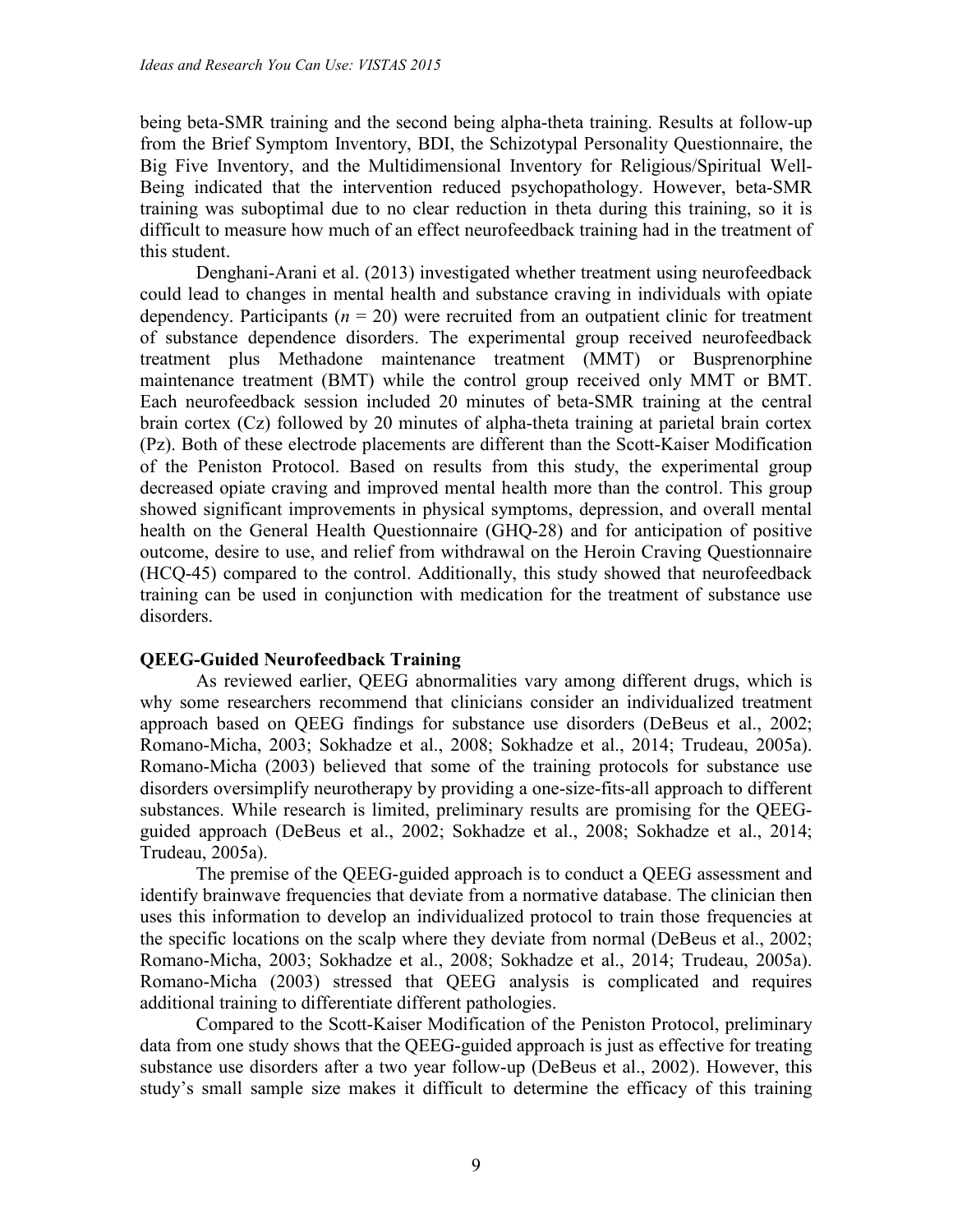protocol. Trudeau (2005a) believed that QEEG-guided neurofeedback training is a viable alternative to the Peniston Protocol and Scott-Kaiser Modification of the Peniston Protocol. More controlled research needs to be conducted on QEEG-guided neurofeedback to determine its efficacy (Romano-Micha, 2003; Sokhadze et al., 2008; Sokhadze et al., 2014; Trudeau, 2005a).

### **Conclusion and Future Directions**

EEG biofeedback training appears to be effective in the treatment of substance use disorders. Although several research studies have been conducted on the neurofeedback training protocols, Trudeau (2005a) and Yucha and Montgomery (2008) rate neurofeedback training for substance use disorders as probably efficacious due to a lack of well-controlled studies. Even with this rating, EEG biofeedback training is a viable option to consider when treating clients for substance use disorders because of the results from several studies showing long term abstinence, lower levels of depression and anxiety, longer time spent in treatment, and positive personality changes. Neurofeedback promotes self-regulation, and it appears that clients are motivated to engage in this type of therapy because they are responsible for the changes in their brainwaves, not the therapist (Demos, 2005).

White (2008) argued that the effectiveness of using neurofeedback training for substance use disorders has not been easily measured by empirical scientific methods because "it is heuristic (nonmeasurable), nonlinear, and difficult to control" (p. 294). While it may appear that using neurofeedback training is more dependent on the equipment than the therapist, White (2008) discussed that the neurofeedback equipment and training protocol are not in and of themselves the healing element and that the effectiveness of neurofeedback training depends on a combination of the procedure and the therapeutic skills of the therapist, particularly empathy. She suggested that using a protocol such as the Peniston protocol helps induce higher states of consciousness and insight, which allows individuals to reach a state where they are capable of making positive changes.

To improve the efficacy of neurofeedback training, more well-controlled studies need to be conducted for the three training protocols, particularly QEEG-guided neurofeedback training. Additionally, more research needs to be conducted on using neurofeedback training with substance use disorders that are comorbid with other disorders and looking at comorbid ADHD, conduct disorder (CD), and oppositional defiant disorder (ODD) in adolescents. It is believed that comorbid ADHD, CD, and ODD in adolescents is a risk factor for substance use disorders, and treating these can prevent substance use disorders in adulthood (Bauer, 2001; Sokhadze et al., 2014; Trudeau, 2005a). Finally, it is suggested that neurofeedback training be used as an adjunct therapy and not as a standalone treatment (Cantor  $\&$  Evans, 2014; Chapin  $\&$ Russell-Chapin, 2014; Demos, 2005). Research needs to be conducted on using EEG biofeedback training with specific therapies such as cognitive behavioral, solution focused, and psychodynamic in the treatment of substance use disorders. This can add to the efficaciousness of neurofeedback training and also help practitioners gain knowledge about which therapies may be better suited to use with neurofeedback training.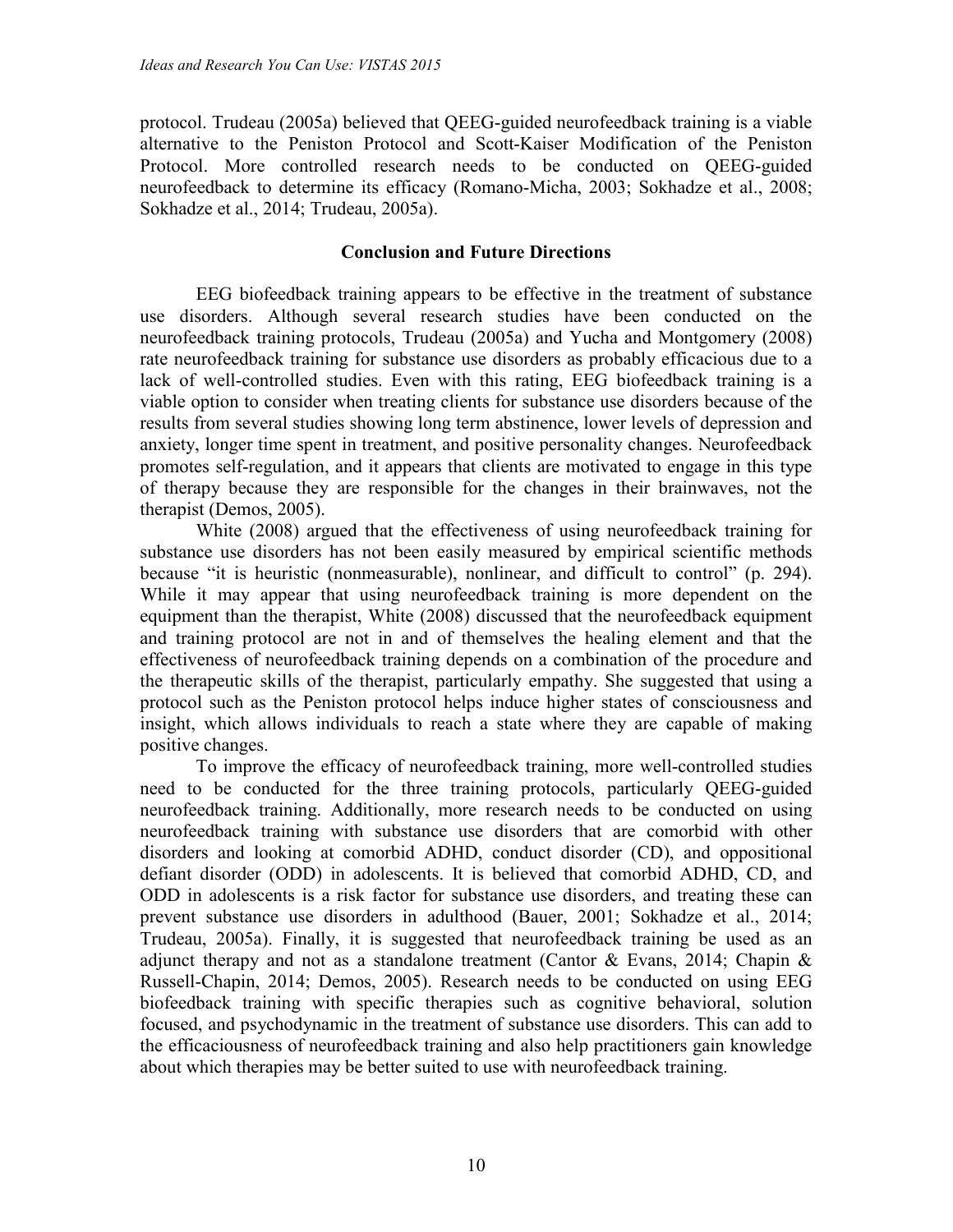#### **References**

- Alper, K. R. (1999). The EEG and cocaine sensitization: A hypothesis. *The Journal of Neuropsychiatry and Clinical Neurosciences*, *11*, 209–221.
- Alper, K. R., Prichep, L. S., Kowalik, S., Rosenthal, M., & John, E. R, (1998). Persistent qEEG abnormality in crack cocaine users at 6 months of drug abstinence. *Neuropsychopharmacology*, *19*(1), 1–9.
- American Psychiatric Association. (2013). *Diagnostic and statistical manual of mental* disorders (5<sup>th</sup> ed.) Arlington, VA: American Psychiatric Publishing.
- Bauer, L. O. (2001). Predicting relapse to alcohol and drug abuse via quantitative electroencephalography. *Neuropsychopharmacology*, *25*, 332–340.
- Burkett, V. S., Cummins, J. M., Dickson, R. M., & Skolnick, M. (2005). An open clinical trial utilizing real-time EEG operant conditioning as an adjunctive therapy in the treatment of crack cocaine dependence. *Journal of Neurotherapy*, *9*(2), 27–47.
- Calloway, T. G., & Bodenheimer-Davis, E. (2008). Long-term follow-up of a clinical replication of the Peniston Protocol for chemical dependency. *Journal of Neurotherapy: Investigations in Neuromodulation, Neurofeedback and Applied Neuroscience*, *12*(4), 243–259.
- Cantor, D. S., & Evans, J. R. (Eds.). (2014). *Clinical neurotherapy: Application of techniques for treatment*. Boston, MA: Academic Press.
- Chapin, T. J., & Russell-Chapin, L. A. (2014). *Neurotherapy and neurofeedback*. New York, NY: Routledge.
- DeBeus, R., Prinzel, H., Ryder-Cook, A., & Allen, T. (2002). QEEG-based versus research-based EEG biofeedback treatment with chemically dependent outpatients: preliminary results. *Journal of Neurotherapy*, *6*, 64–66.
- Demos, J. N. (2005). *Getting started with neurofeedback*. New York, NY: Norton.
- Denghani-Arani, F., Rostami, R., & Nadali, H. (2013). Neurofeedback training for opiate addiction: Improvement in mental health and craving. *Applied Psychophysiological Biofeedback*, *38*, 133–141.
- Fahrion, S. (1995). Human potential and personal transformations. *Subtle Energies*, *16*, 430–438.
- Fingelkurts, A. A., Fingelkurts, A. A., Kivisaari, R., Autti, T., Borisov, S., Puurskari, V., Jokela, O., & Kahkonen, S. (2006). Increased local and decreased remote functional connectivity at EEG alpha and beta frequency band in opioiddependency patients. *Psychopharmacology*, *188*, 42–52.
- Gilbert, D. G., & Diggs, H. A. (2013). Using quantitative EEG and EEG tomography to understand drug abuse: A quantum leap in new methods and benefits. In J. MacKillop, & H. de Wit (Eds.), *The Wiley-Blackwell handbook of addiction psychopharmacology* (pp. 599–642).. Malden, MA: Wiley & Sons.
- Kelley, M. J. (1997). Native Americans, neurofeedback, and substance abuse theory: Three year outcome of alpha/theta neurofeedback training in the treatment of problem drinking among Dine' (Navajo) People. *Journal of Neurotherapy*, *2*(3), 24–60.
- McKay, J., Atterman, A., Rutherford, M., Cacciola, J., & McLellan, A. (1999). The relationship of alcohol use to cocaine relapse in cocaine dependent patients in an aftercare study. *Journal of Studies on Alcohol*, *60*, 176–180.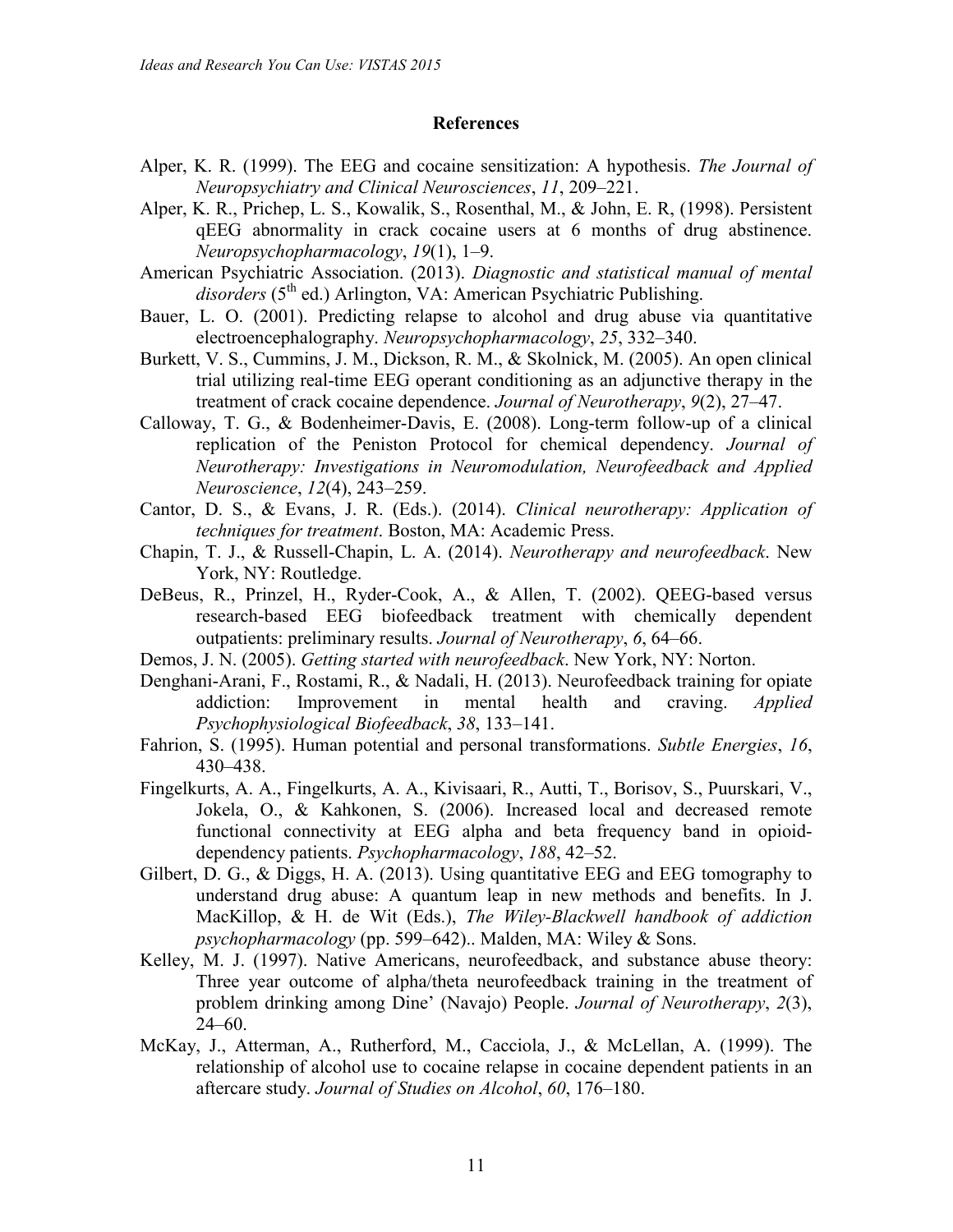- Myers, J. E., & Young, J. S. (2012). Brain wave biofeedback: Benefits of integrating neurofeedback in counseling. *Journal of Counseling & Development*, *90*(1), 20– 28.
- Peniston, E. G., & Kulkosky, P. J. (1989). Alpha-theta training and beta endorphin levels in alcoholics. *Alcoholism: Clinical and Experimental Research*, *13*(2), 271–279.
- Peniston, E. G., & Kulkosky, P. J. (1991). Alpha-theta brainwave neurofeedback for Vietnam veterans with combat-related post-traumatic stress disorder. *Medical Psychotherapy*, *6*, 37–50.
- Prichep, L. S., Alper, K. R., Kowalik, S., Merkin, H., Tom, M., John, E. R., & Rosenthal, M. S. (1996). Quantitative electroencephalographic characteristics of crack cocaine dependence. *Biological Psychiatry*, *40*, 986–993.
- Prichep, L. S., Alper, K. R., Kowalik, S. C., Vaysblat, L. S., Merkin, H., Tom, M., John, E. R., & Rosenthal M. S. (1999). Prediction of treatment outcome in cocaine dependent males using quantitative EEG. *Drug and Alcohol Dependence*, *54*, 35– 43.
- Rajeswaran, J., Bennet, C. N., Thomas, S., & Rajakumari, K. (2013). EEG neurofeedback training in clinical conditions. In J. Rajeswaran (Ed.), *Neuropsychological rehabilitation principles and applications* (pp. 57–78). Philadelphia, PA: Elsevier.
- Romano-Micha, J. (2003). Databases or specific training protocols for neurotherapy? A proposal for a "clinical approach to neurotherapy." *Journal of Neurotherapy: Investigations in Neuromodulation, Neurofeedback and Applied Neuroscience*, *7*(3–4), 69–85.
- Ross, S. M. (2013). Neurofeedback: An integrative treatment of substance use disorders. *Holistic Nursing Practice*, *27*(4), 246–250.
- Russell-Chapin, L. A., & Chapin, T. J. (2011). Neurofeedback: A third option when counseling and medication are not sufficient. In *Ideas and research you can use: VISTAS 2011*. Retrieved from http://www.counseling.org/docs/vistas/ vistas 2011 article 48.pdf?sfvrsn=3
- Saxby, E., & Peniston, E.G. (1995). Alpha-theta brainwave neurofeedback training: An effective treatment for male and female alcoholics with depressive symptoms. *Journal of Clinical Psychology*, *51*(5), 685–693.
- Scott, W. C., & Kaiser, D. (1998). Augmenting chemical dependency treatment with neurofeedback training. *Journal of Neurotherapy*, *3*(1), 66.
- Scott, W. C., Kaiser, D., Othmer, S., & Sideroff, S. I. (2005). Effects of an EEG biofeedback protocol on a mixed substance abusing population. *The American Journal of Drug and Alcohol Abuse*, *31*, 455–469.
- Sokhadze, T. M., Cannon, R. L., & Trudeau, D. L., (2008). EEG biofeedback as a treatment for substance use disorders: Review, rating of efficacy, and recommendations for further research. *Applied Psychophysiological Biofeedback*, *33*, 1–28.
- Sokhadze, T. M., Trudeau, D. L., & Cannon, R. L. (2014). Treating addiction disorders. In D. S. Cantor, & J. R. Evans (Eds.), *Clinical neurotherapy: Application of techniques for treatment* (pp. 265–299). Philadelphia, PA: Elsevier.
- Soutar, R. An introductory perspective on the emerging application of qEEG in neurofeedback. In D. S. Cantor, & J. R. Evans (Eds.), *Clinical neurotherapy: Application of techniques for treatment* (pp. 19–54). Philadelphia, PA: Elsevier.